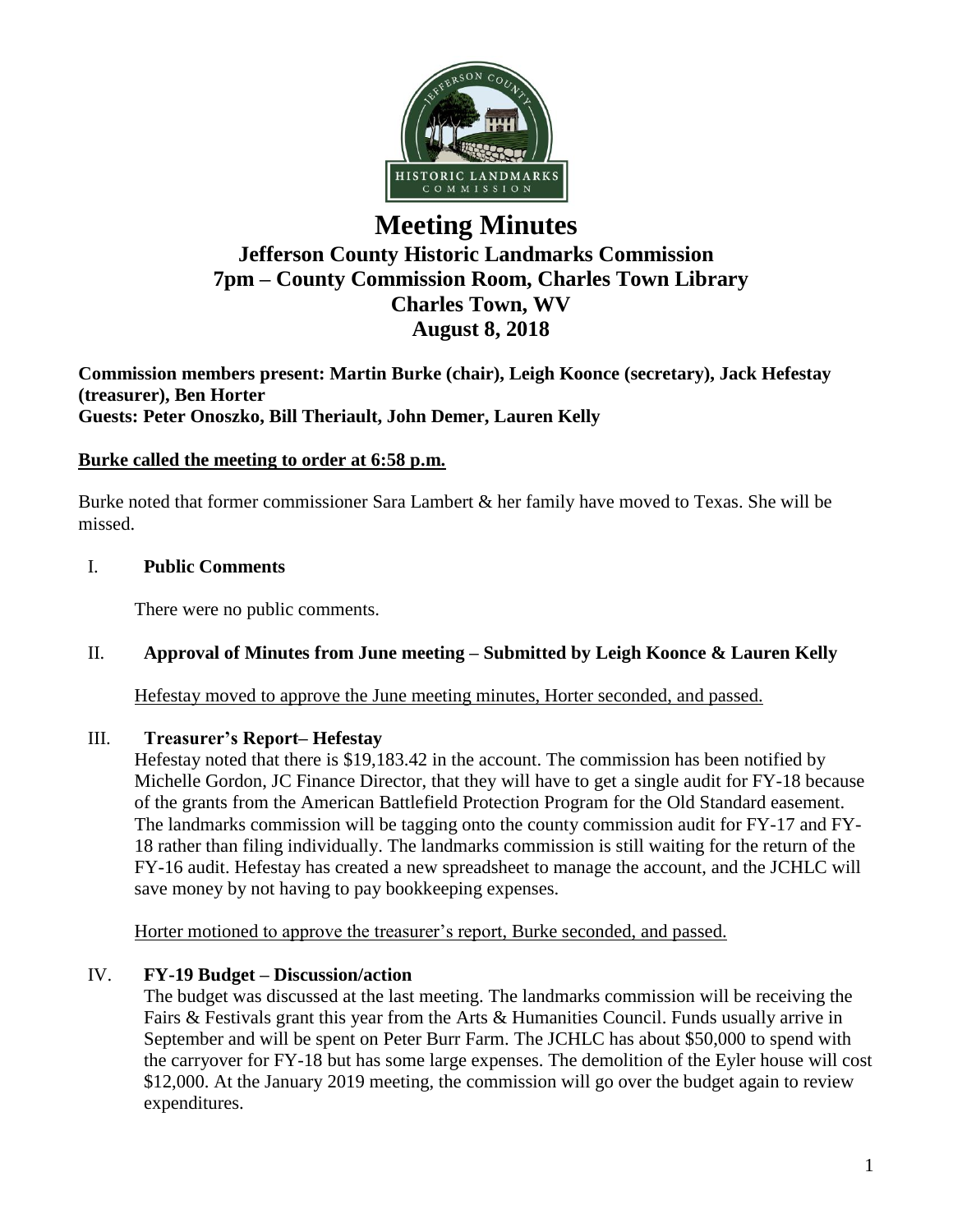Hefestay motioned to approve the proposed budget, Horter seconded, and passed.

# V. **MOU with JC Parks and Rec. and Blue Ridge Festival – Discussion/action**

Peter Burr Farm is an underutilized site, so the landmarks commission entered a memorandum of understanding with JC Parks & Rec. They held two events in FY-18: a wedding and the Blue Ridge Arts and Crafts Festival. They want to renew, but they want the landmarks commission to pay for mowing the grass. Koonce pointed out that they have the commission's \$1,500 listed as a donation rather than a payment for service. Parks & Rec would receive any proceeds from renting out the farm. Burke pointed out that they've done a great job with the mowing and the grounds always look good. Onoszko would like to know if the donation is a fee for the mowing or a donation. Koonce said the new MOU needs to be rewritten as it is inconsistent and awkwardly worded. Theriault pointed out that it's unclear whether \$1,500 covers the total mowing cost. The MOU will be rewritten and voted on at the September meeting.

# VI. **Announcements and Reports**

A. Status of the WV GeoExplorer Project – Theriault

Theriault thanked the JCHLC for their allotted contribution. The GeoExplorer will use Web 3.0, the Semantic Web, which promises to allow sophisticated analyses not possible in conventional databases. Traditional databases work with tables and limit what the user can do with information. Web 3.0 will allow more connections with information. Web 3.0 can infer information based on the information the user gives it. The new GeoExplorer will allow the user to ask questions rather than just search for information. Theriault would like to have a September debut, but things need to be changed to make it look the way he wants. Burke says the JCHLC received an invoice, which was paid, from the programmer for \$1,500. Theriault says there should be another invoice on the way for \$4,000.

B. JC Courthouse Committee – Koonce

Jacki Shadle and Koonce have both been occupied with family situations, so the committee has not met. The doors have been painted, and Bill Polk will be sending a list of repairs that have been done. The gates are tied back with rope, and Koonce will ask if the rope is necessary. He will also ask about the when the interior storms will be placed and whether Bill Polk's pigeon traps are working.

- C. Status of Snow Hill/Poor Farm Easement Burke Snow Hill's easement is on review at Walter Washington's office as of July 24. It will hopefully be finalized before the next meeting. Once the easement is in place, the commission will start looking for a new owner.
- D. Status of Rte. 340 Project Horter

Horter hasn't heard back from the contacts sent from Burke. He has also heard nothing back from the highway department. Burke pointed out that property acquisition is supposed to start this fall. Onoszko attended a meeting held by Region 5 of the Division of Highways and learned that their priorities change from month to month, so the dates for the 340 expansion are not reliable.

E. Status of grant requests and interpretative projects – Kelly The lecture fundraiser with the Stuart-Mosby Historical Society for Duffields Depot raised almost \$1,000. They would like to continue to work with the landmarks commission in the future. The commission is still waiting to hear back from CSX about a grant request submitted in January. Kelly also applied for a grant with the National Trust for Historic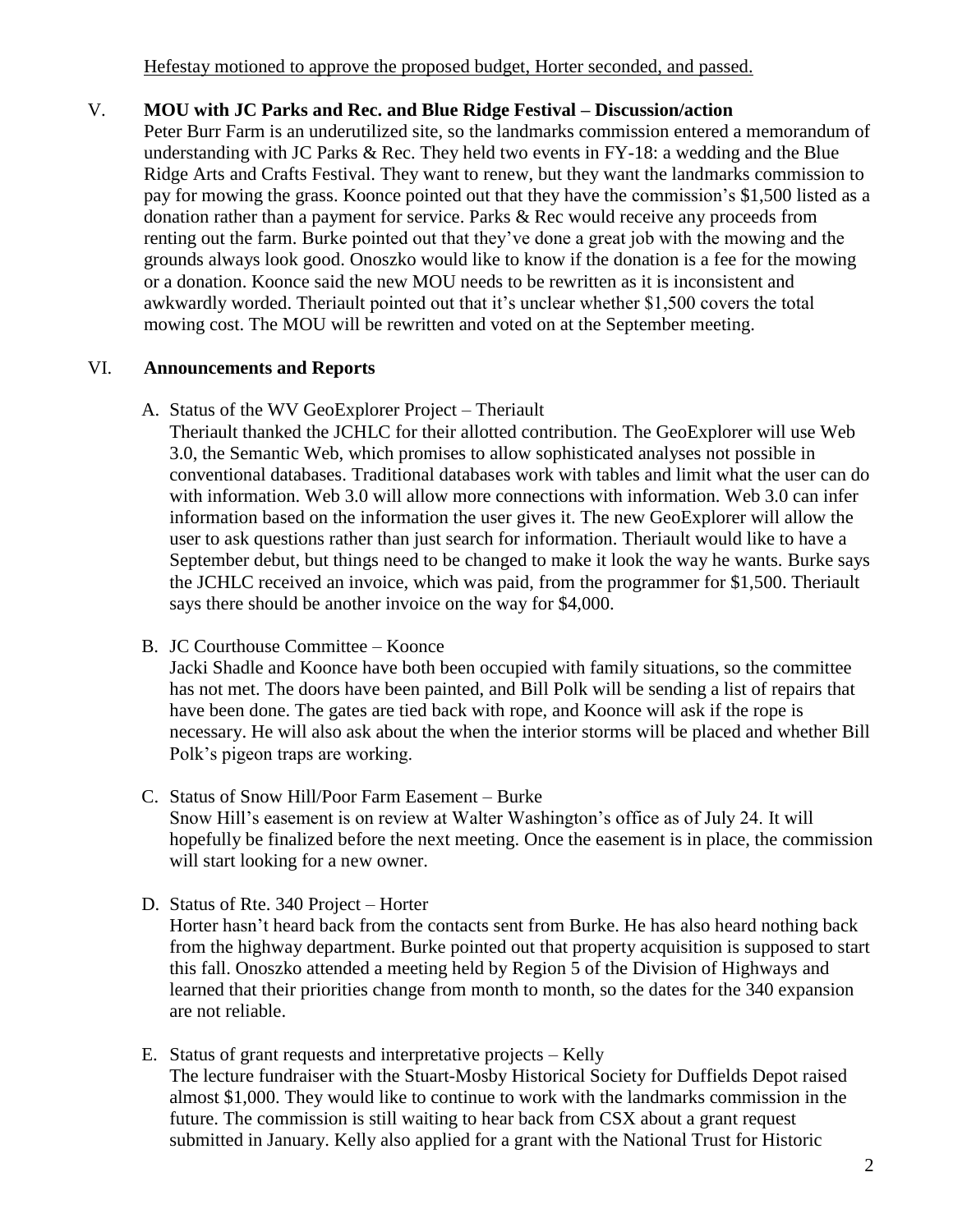Preservation to fund a topographical survey at Duffields. Horter noted that there are some new railroad grants because of the anniversary of the golden spike and the transcontinental railroad, but he was not certain B&O depots would be eligible. Kelly is also working on moving Rob Aitcheson's Civil War driving tours to a smaller, less expensive format. She is also working on new brochures for the Beeline March and the Morgan's Grove Historic District.

- F. Status of NR nomination *The Rocks –* Kelly Kelly is still working on the nomination and will stay in touch with Jeff Smith at the WVSHPO from Texas.
- G. Status of JC Courthouse becoming a NHL Kelly Kelly has not heard from Kathryn Smith at the NHL office since the beginning of July. She said to expect a response in 4-6 weeks and that she is hoping to give the commission some good direction as it pursues the nomination. Kelly expects to hear from her soon.
- H. Status of Eyler house demolition Burke This project is now in the contractor's hands. The contractor says he can get his equipment up the drive, but River Road keeps flooding.
- I. Report on BZA appeal Burke

The JCHLC voted to appeal the zoning administrator's decision that section 4.4C of the zoning ordinance was ambiguous and did not apply to the planned development at Belvedere Farm. The BZA meeting was Thursday, June 28. Jarred Adams was hired to be the JCHLC's attorney. Most of the attorneys Burke interviewed had a conflict of interest and were associated with either the developer or the lender. Adams filed the motion. The zoning administrator's statement could have been read to apply to all National Register structures, but during the meeting she said that this decision did not apply to all National Register sites. The JCHLC lost the appeal and at this point cannot go to the circuit court.

- J. Status of PBF Arboretum & Garden Plan Burke Burke met with Amanda Harmon, who is still working at Peter Burr Farm, and is meeting with landscape architect Nikki Sabado next week. They will not be presenting to the project to the landmarks commission until September or October.
- K. Selection of new part-time AmeriCorps member Burke Meaghan Papeika will be taking over as the AmeriCorps member with the JCHLC. She will be part-time and shared with Main Street Martinsburg.
- L. Rockwool

Hazelfield, a National Register property, shares a boundary with Jefferson Orchards, but that it will not share a boundary with the Rockwool plant. Burke wants to know if JCHLC would like to issue a resolution/letter stating its opposition to the construction of the factory, because of the visual and sound impacts on nearby historic resources. Onoszko, responding to a question from Hefestay, explained that the county commission voted on a pilot agreement for Rockwool to lure them to Jefferson County. Once Rockwool chose Ranson instead of the county property, the county commission took no further part.

Koonce moved that a resolution be approved and signed at the next meeting, Horter seconded, and passed.